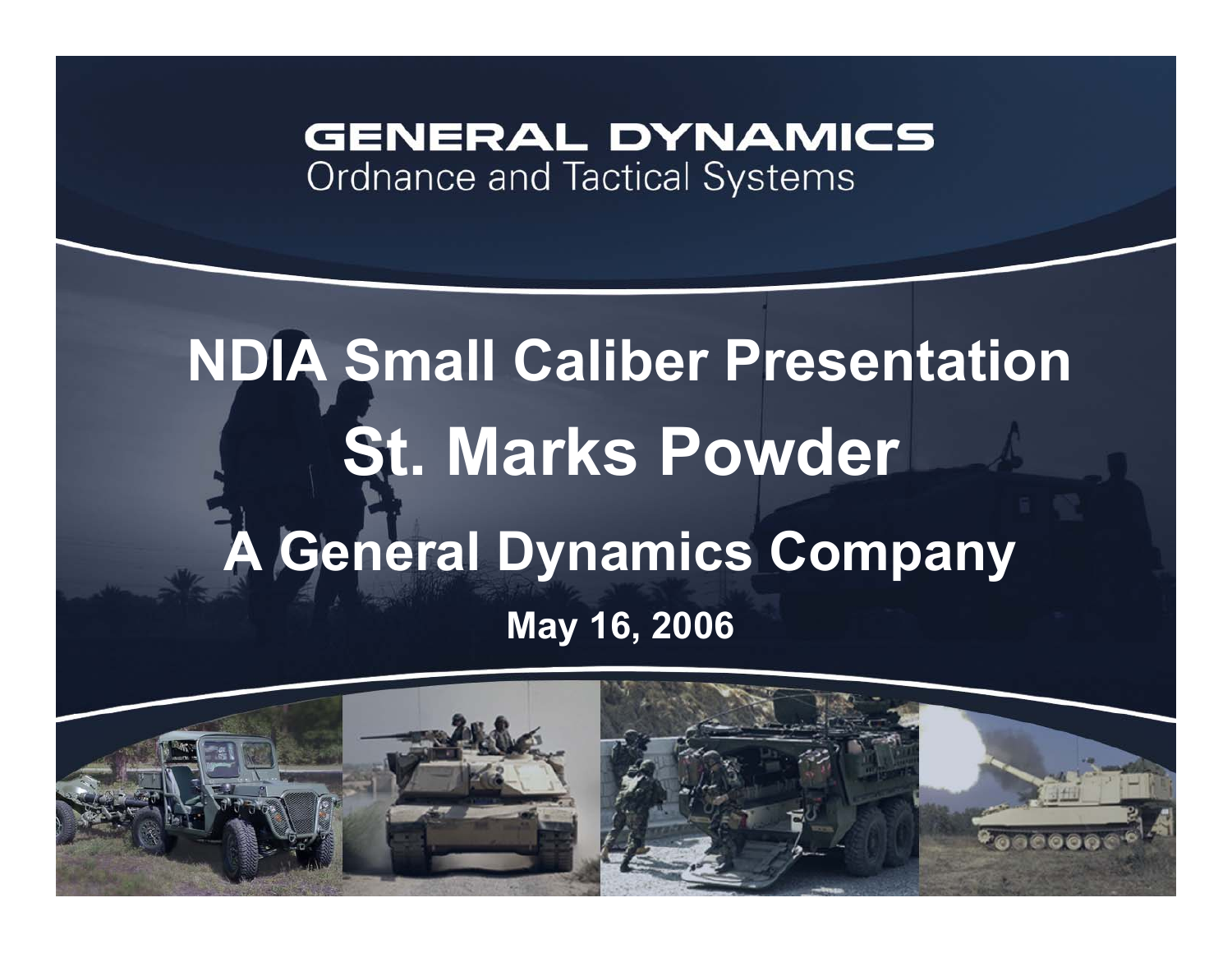## **A Leading Supplier Of Propellants For Military A Leading Supplier Of Propellants For Military Applications Applications**

**I**

• BALL POWDER® Propellant Loaded in over 95% of U.S. Military small arms ammunition



• Loaded Internationally in over a dozen countries for their Small Caliber Military Applications

• Ability to develop and deliver propellants specifically tailored to customer requirements.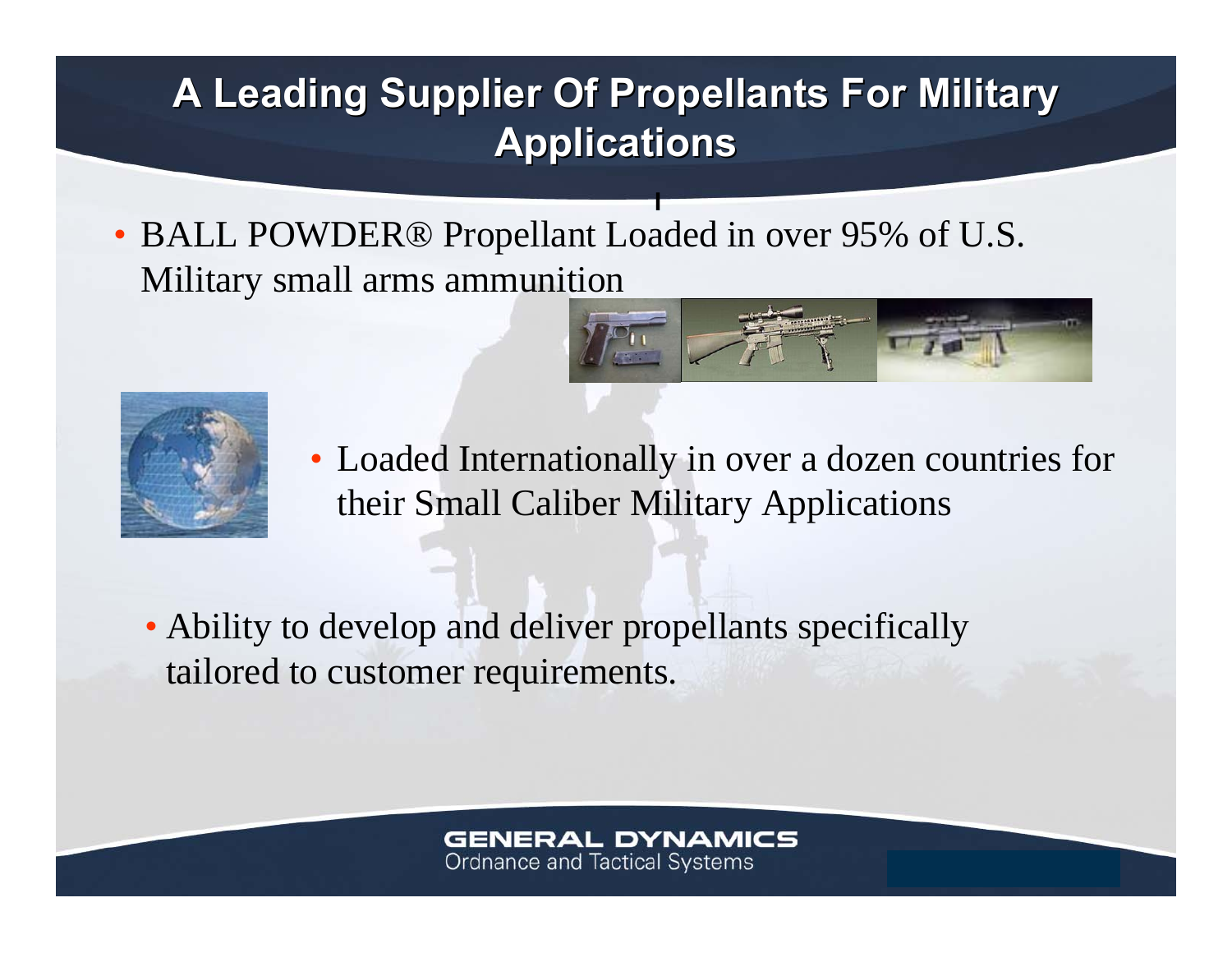#### **St. Marks PowderResearch and Development**

**I**

#### **Resources**

- ¾Dedicated pilot plant
- ¾Analytical and process Laboratories
- $\triangleright$  Ballistic test ranges
- $\triangleright$  Modeling and simulation capabilities



### **Activities**

- ¾Product and Process development and optimization
- ¾Technical services to customers
- ¾Support to operation: process, products and materials ¾Contract R&D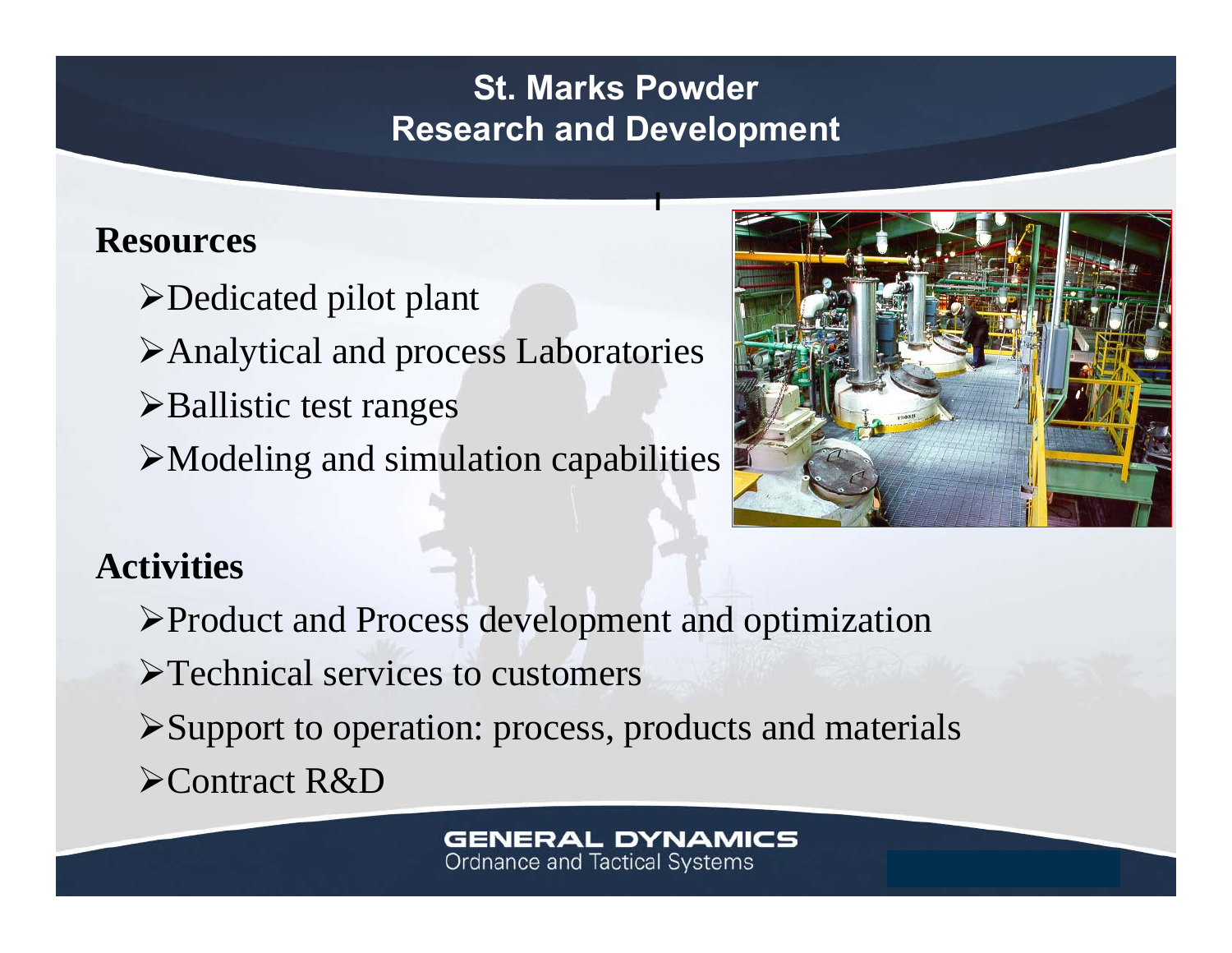#### **The St. Marks Quality Program: Designed to Drive Continuous Improvement in Performance**

#### **Customer focused Team management approach Closed-loop design**

**I**

#### **Comprehensively integrated:**

- **Strategic planning**
- **Employee training and development**
- **Product design and development**
- **Supplier quality assurance**
- **Production**
- **Testing**
- **Customer service**
- •**Performance review/improvement**

**GENERAL DYNAMICS Ordnance and Tactical Systems** 



**DET NORSKE VERITAS MANAGEMENT SYSTEM CERTIFICATE** Geralisan No. (2007-089) 92003-923003-BAB This is to curtily that the Quality System ST. MARKS POWDER, INC. 120 OK & Senat Read 905, St. Market III, WHIAT HAVE diameters in Christian Stickers 150 9001:2000

#### The Corollege is said for the following produc-THE DESIGN, MANUFACTURE AND SUPPLY OF SOLID GUN PROPERLANT AND RELATED TECHNOLOGIES FOR MILITARY AND COMMERCIAL MARKETS Rousson, Texas; 29 Mar 2005 2 May 2004 **Lin May 1984**

**ISO 9001 certified since 1994. ISO 14001 and OHSAS 18001 certified in 2004.**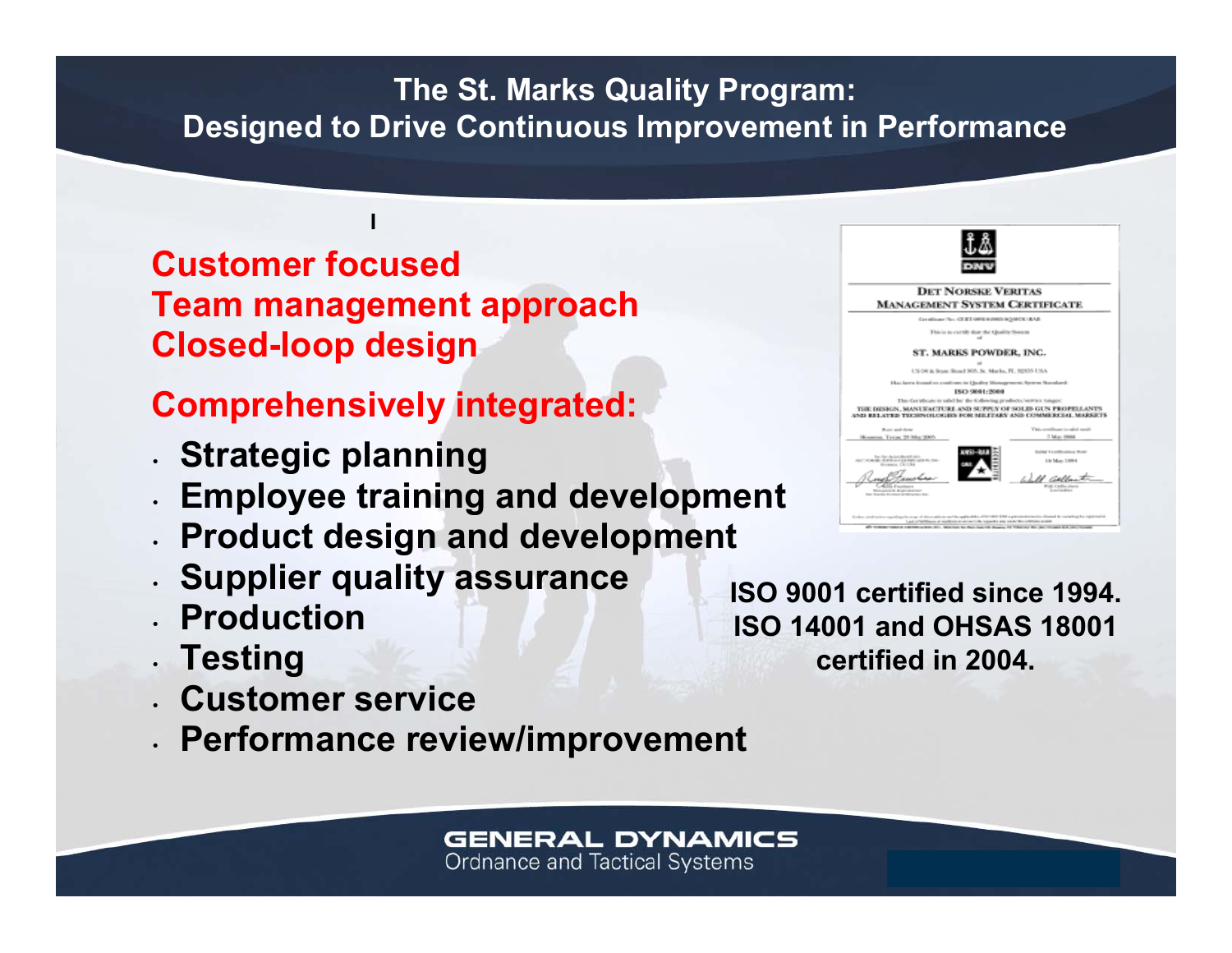### **Lead Free 5.56mm BALL POWDER® Propellant**

**I**

## *Green 5.56mm BALL POWDER® Propellant*

*Projectile 62.0 grain, 20" barrel*

- Propellant 5.56mm round Velocity(ft/s) Pressure(psi) **WC 844 Standard M855 3020 55,000 SMP® 842 Green 5.56mm 3020 54,200**
- BALL POWDER® Propellant designed for lead-free projectiles and primers
- Propellant additives developed for barrel decoppering

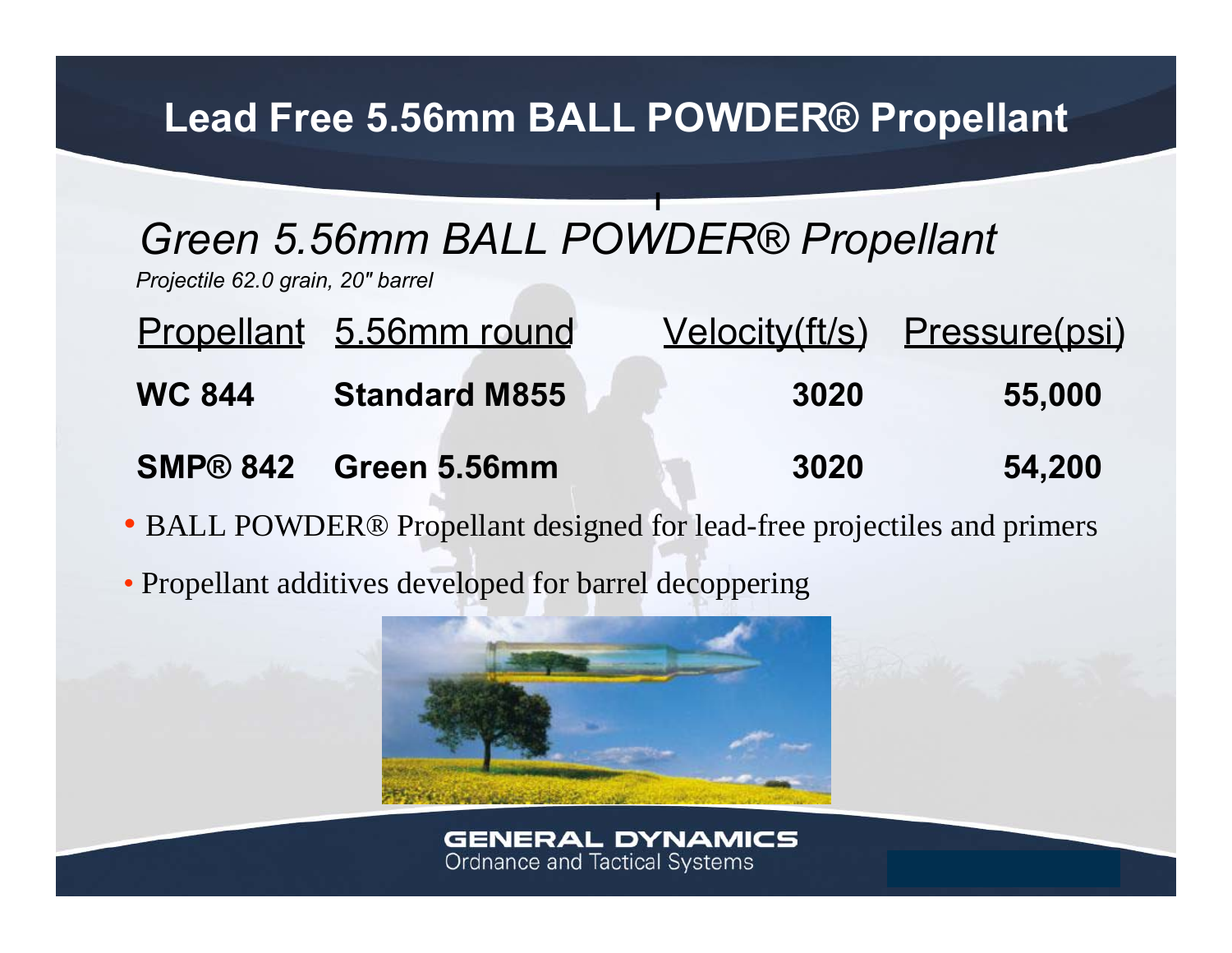### **5.56mm M995(AP) BALL POWDER® Propellant**

**I**

## *5.56mm Enhanced Performance*

*M995 projectile 52 grains: 20" barrel*

| <b>Propellant</b>  | <u>Velocity(ft/s)</u> | Pressure(psi) |
|--------------------|-----------------------|---------------|
| <b>WCR 845® AP</b> | 3340                  | 56,500        |



- High energy BALL POWDER<sup>®</sup> Propellant formulation designed for maximum performance
- Increased loading density of BALL POWDER<sup>®</sup> Propellant enhances ballistic performance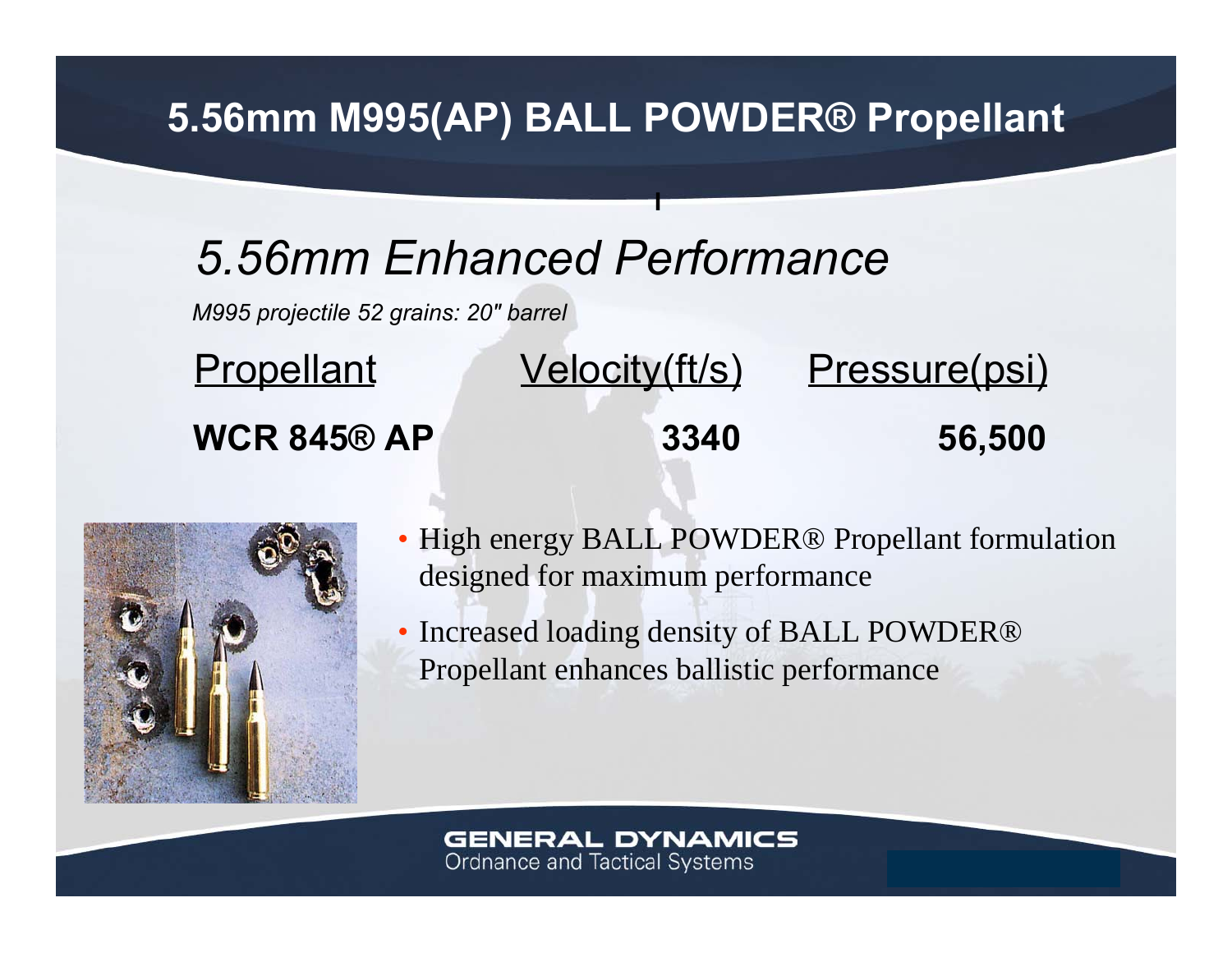### **5.56mm Frangible BALL POWDER® Propellant**

## **I** *5.56mm Frangilbe*

*5.56mm Frangible projectile 55.0 gr, barrel 20"*

## Propellant Velocity(ft/s) Pressure(psi) **WC 747 3165 52,000**

- BALL POWDER® Propellant designed for frangible projectile
- Propellant designed for proper 5.56mm gun functioning

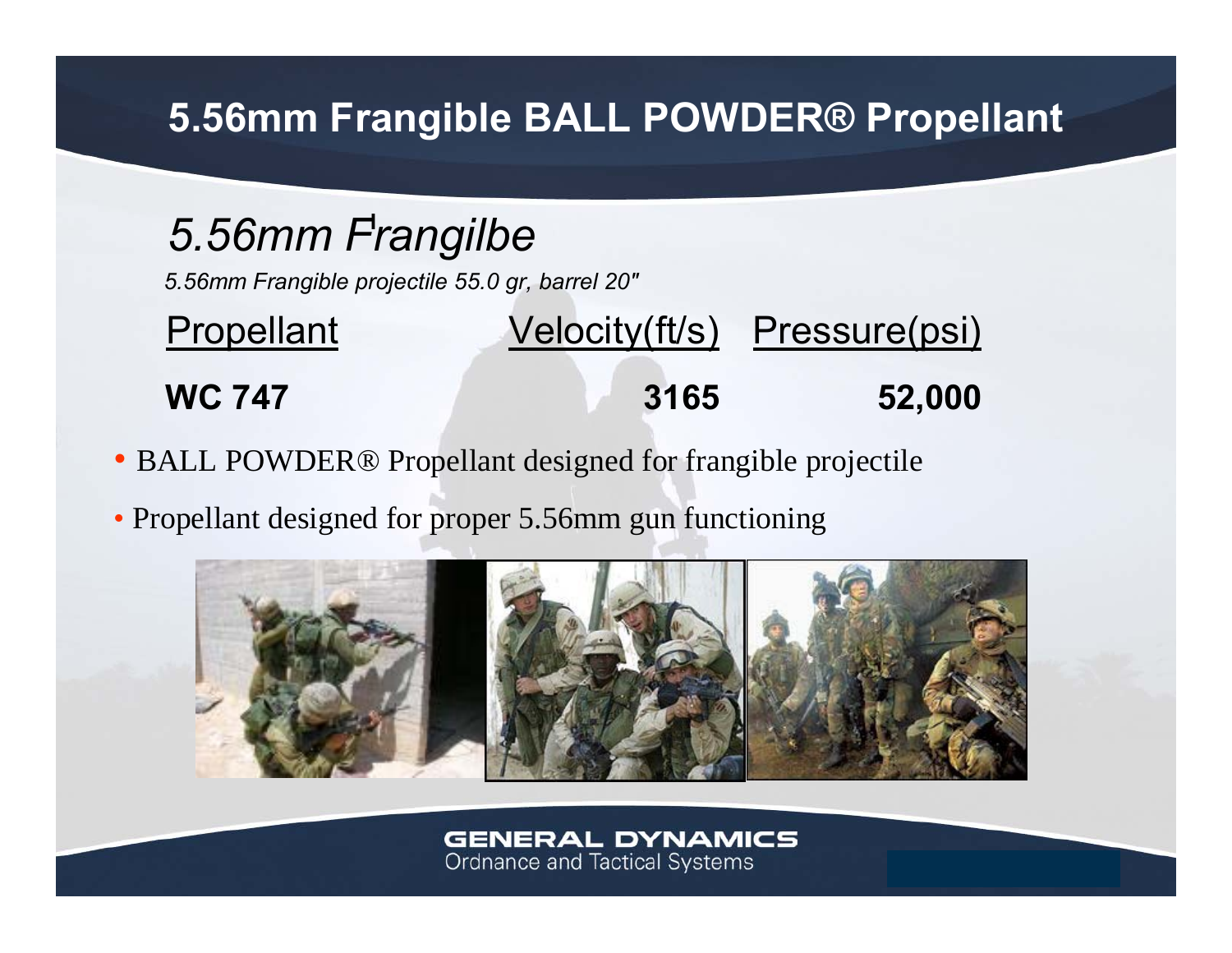### **5.56mm Flash Suppressed BALL POWDER® Propellant**

**I** • St. Marks Powder has developed propellant additives which reduce flash for 5.56mm ammunition



#### **GENERAL DYNAMICS**

Ordnance and Tactical Systems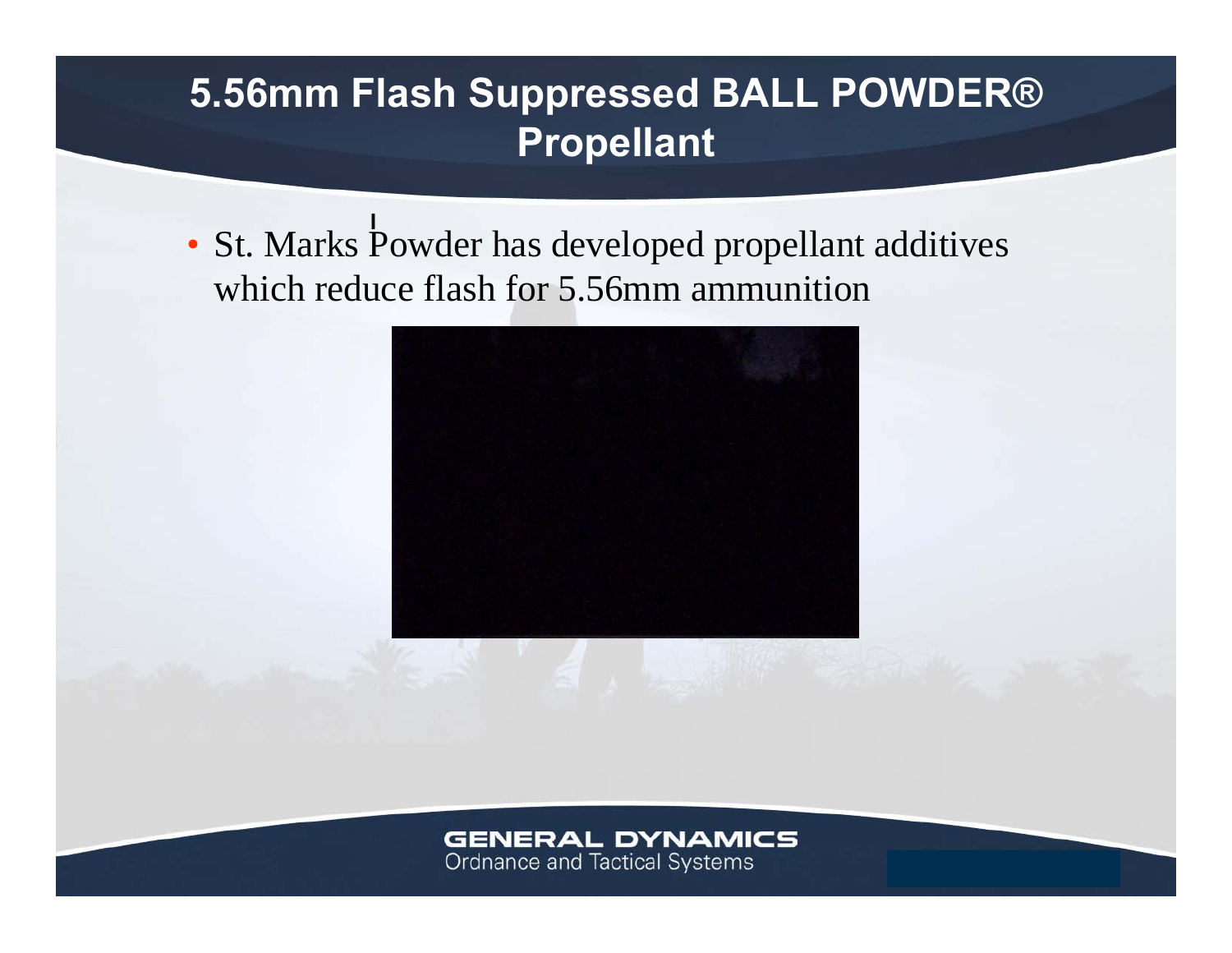### **5.56mm Mk262 BALL POWDER® Propellant**

## *Enhanced Performance 5.56mm 77gr. projectile*

**I**

|                                | <b>Muzzle</b> | Mid Range  | <b>Max Range</b> |
|--------------------------------|---------------|------------|------------------|
|                                | Energy        | Energy     | Energy           |
| M855                           | 1256 ft-lbs   | 773 ft-lbs | 347 ft-lbs       |
| Current                        | 1265 ft-lbs   | 738 ft-lbs | 420 ft-lbs       |
| Mk 262                         |               |            |                  |
| <b>Mk262</b>                   | 1368 ft-lbs   | 805 ft-lbs | 460 ft-lbs       |
| <b>Enhanced</b><br>Performance |               |            |                  |

• > 100ft/s increase in performance with BALL POWDER® Propellant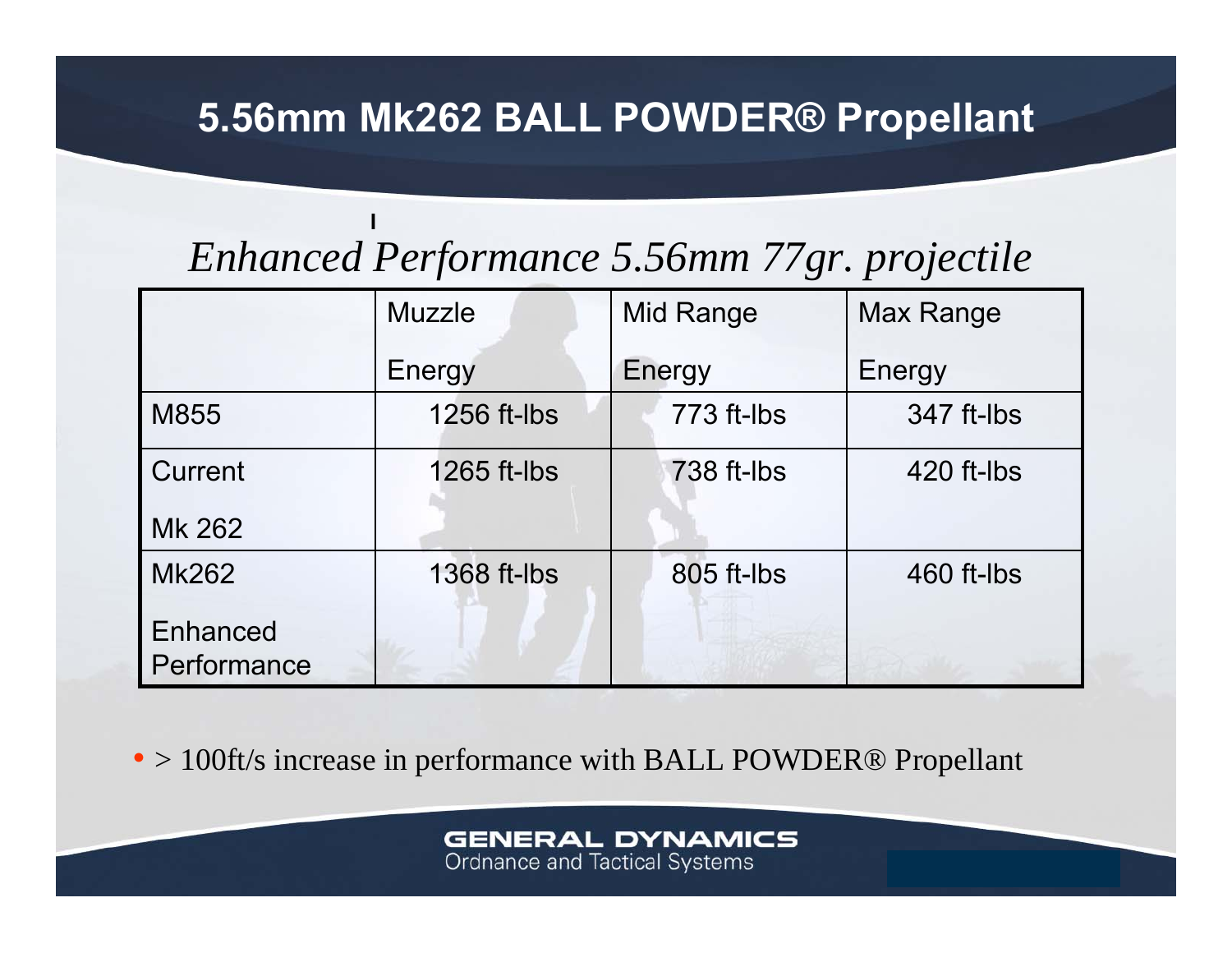### **5.56mm Mk262 BALL POWDER® Propellant**

### • Same trajectory as standard M855 and higher lethality with BALL *POWDER® Propellant*

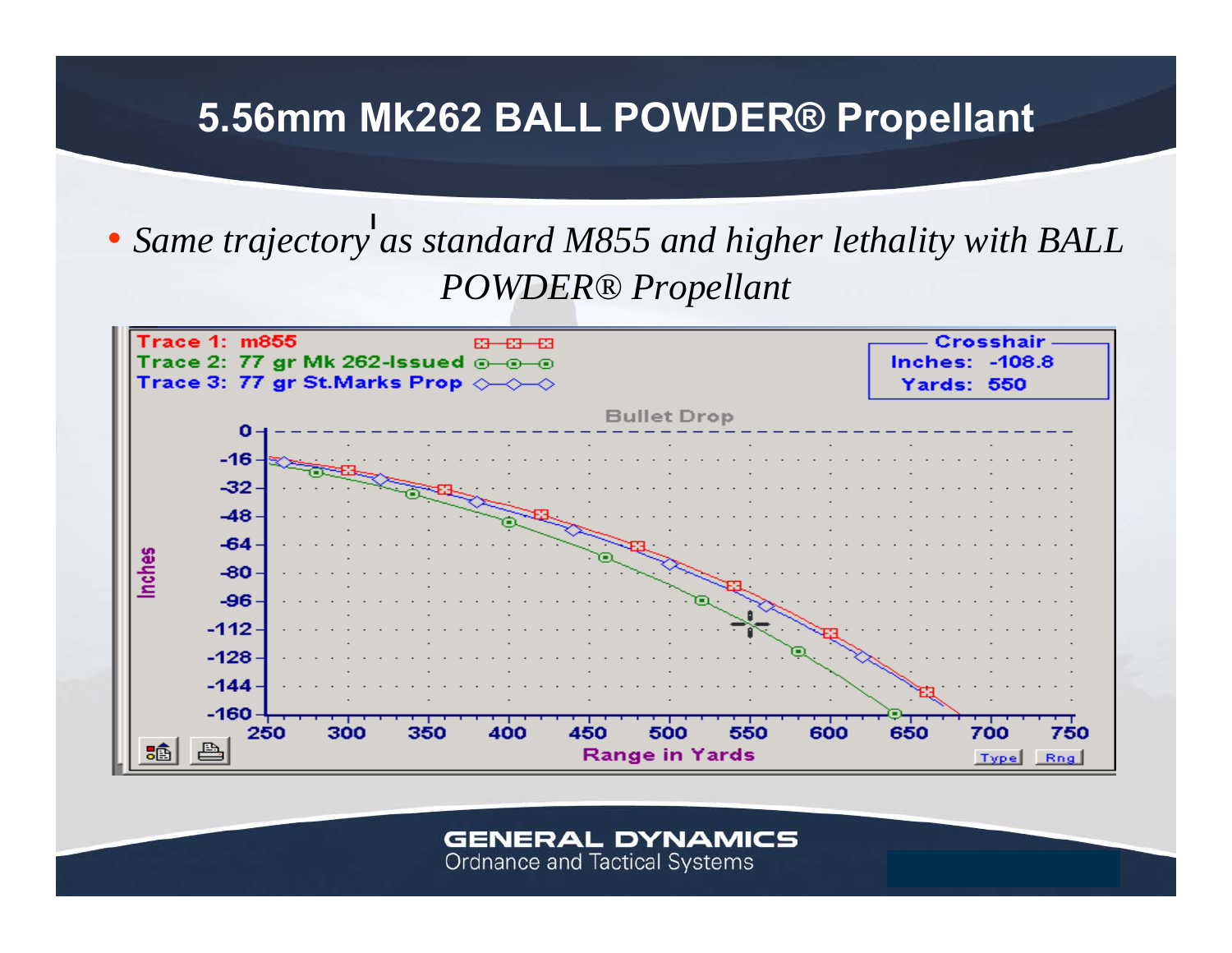## **Lightweight Small Arms Technologies (LSAT)**

**I**



 $B$ affelle

• The objective is to reduce the gun and ammo weight by 30-50%

**ATK** 

• St. Marks Powder is applying BALL POWDER® Propellant technology for 5.56mm Case Telescoped round, 33% cartridge weight reduction and equal lethality

**GENERAL DYNAMICS** 

**Ordnance and Tactical Systems** 



**ARES** be

5.56mm LSAT CTA cased telescoped round with BALL POWDER® Propellant

**St. Marks Powder** 

Standard 5.56mm M855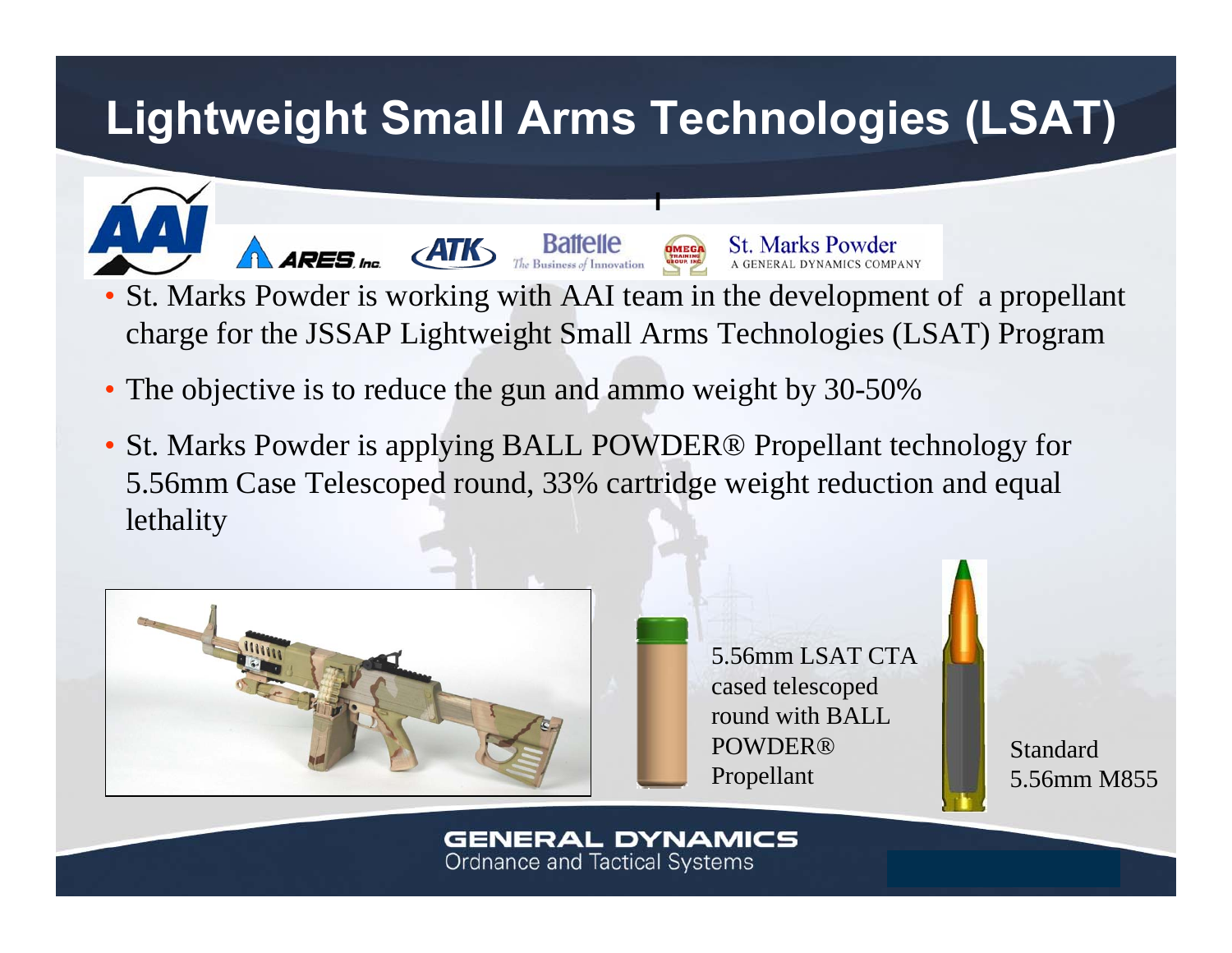## **6.8mm SPC BALL POWDER® Propellant**

## **I** *6.8mm REM SPC vs. 5.56mm M855*

*5.56mm M855 projectile 62.0 gr, 6.8mm projectile 115 gr, barrel 16"*

| <b>Propellant</b> | Round         | Velocity(ft/s) |      | K.E.(lbf-ft) Pressure(psi) |
|-------------------|---------------|----------------|------|----------------------------|
| <b>WC 844</b>     | 5.56mm M855   | 2900           | 1157 | 55,000                     |
| <b>SMP® 745</b>   | 6.8mm REM SPC | 2500           | 1593 | 53,000                     |

•6.8mm has ~40% more K.E. than the standard 5.56mm



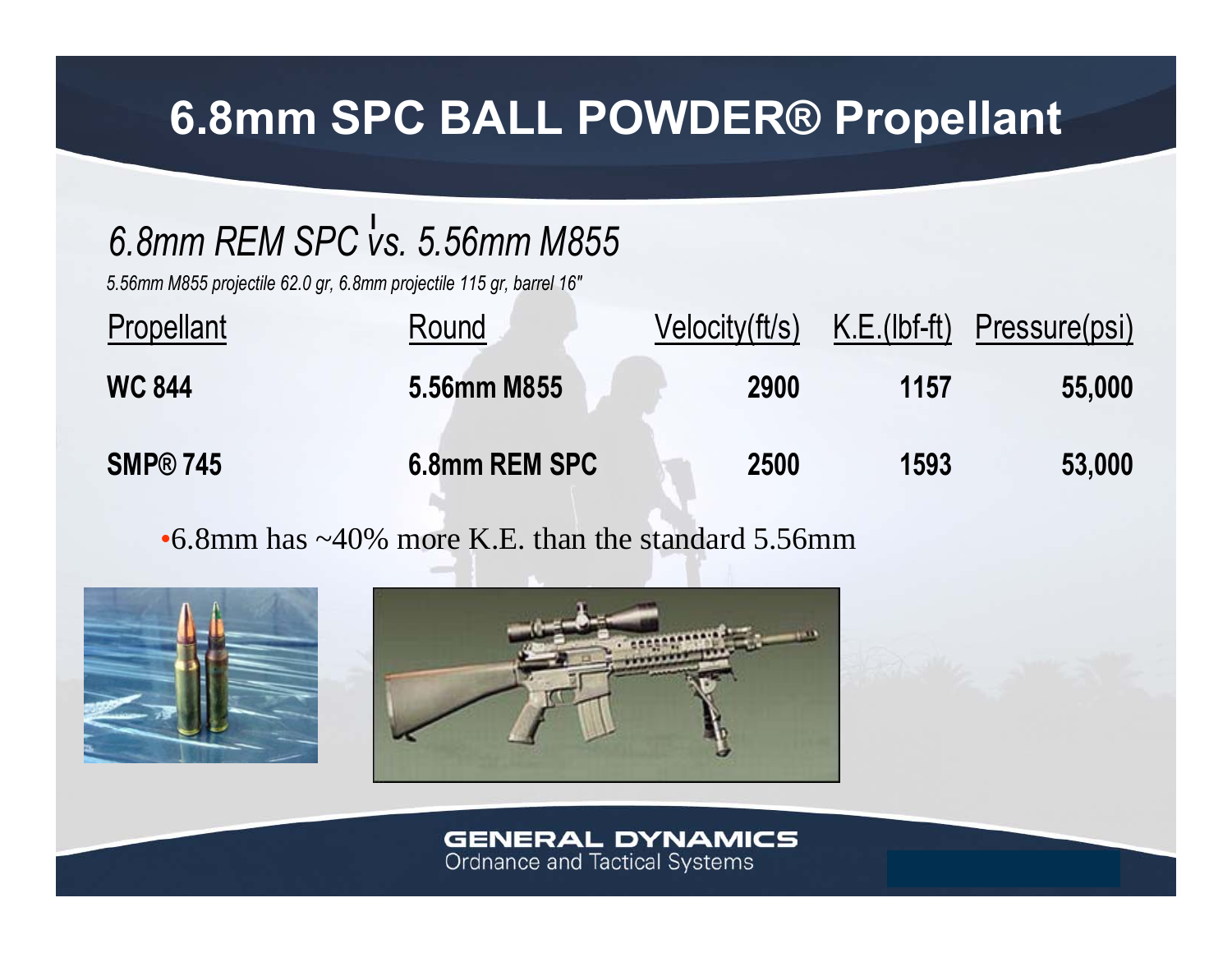## **7.62mm BALL POWDER® Propellant**

#### **I** *7.62mm M80 Ball Enhanced Performance*

*projectile 147 gr, barrel 22"*

| Propellant                                                | <u>Velocity(ft/s)</u> |      | <u>K.E.(Ibf-ft)</u> Pressure(psi) |
|-----------------------------------------------------------|-----------------------|------|-----------------------------------|
| <b>WC 846</b>                                             | 2735                  | 2442 | 50,000                            |
| <b>High Performance</b><br><b>BALL POWDER® Propellant</b> | >2860                 | 2670 | 50,000                            |
| <b>Ballistic Improvement</b>                              | $> +125$              |      |                                   |

• ~10% Increase in Kinetic Energy

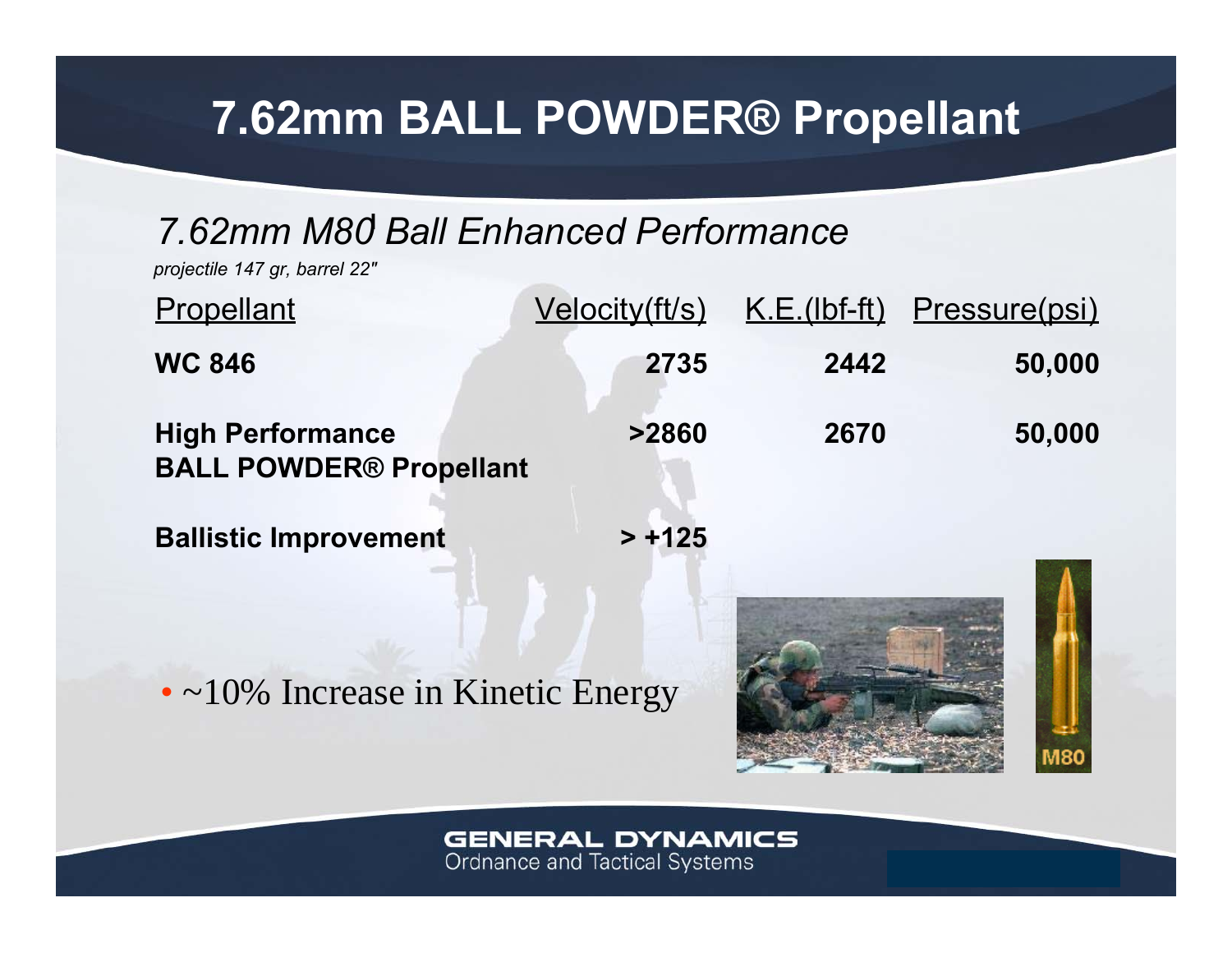## **7.62mm SRTA BALL POWDER® Propellant**

**I**

- St. Marks Powder has developed BALL POWDER® Propellant for 7.62mm Short Range Training Ammunition (SRTA)
- BALL POWDER<sup>®</sup> Propellant designed to give desired ballistic while maintaining proper gun functioning
- St. Marks has developed propellant additives for decoppering and to improve barrel wear



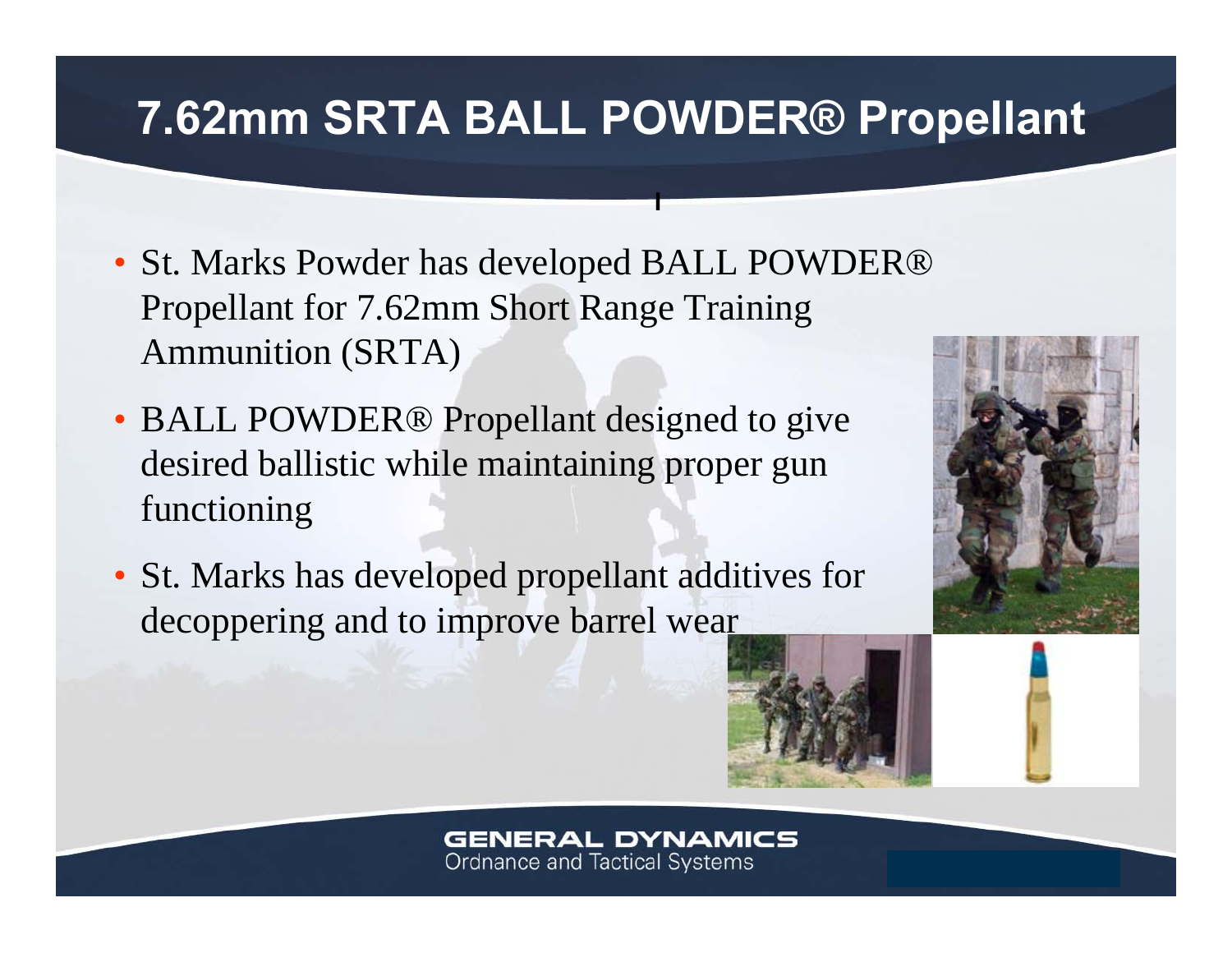### **7.62mm Flashed Suppressed BALL POWDER® Propellant**

St. Marks Powder has developed propellant additives which reduce flash for 7.62mm ammunition



#### **GENERAL DYNAMICS**

Ordnance and Tactical Systems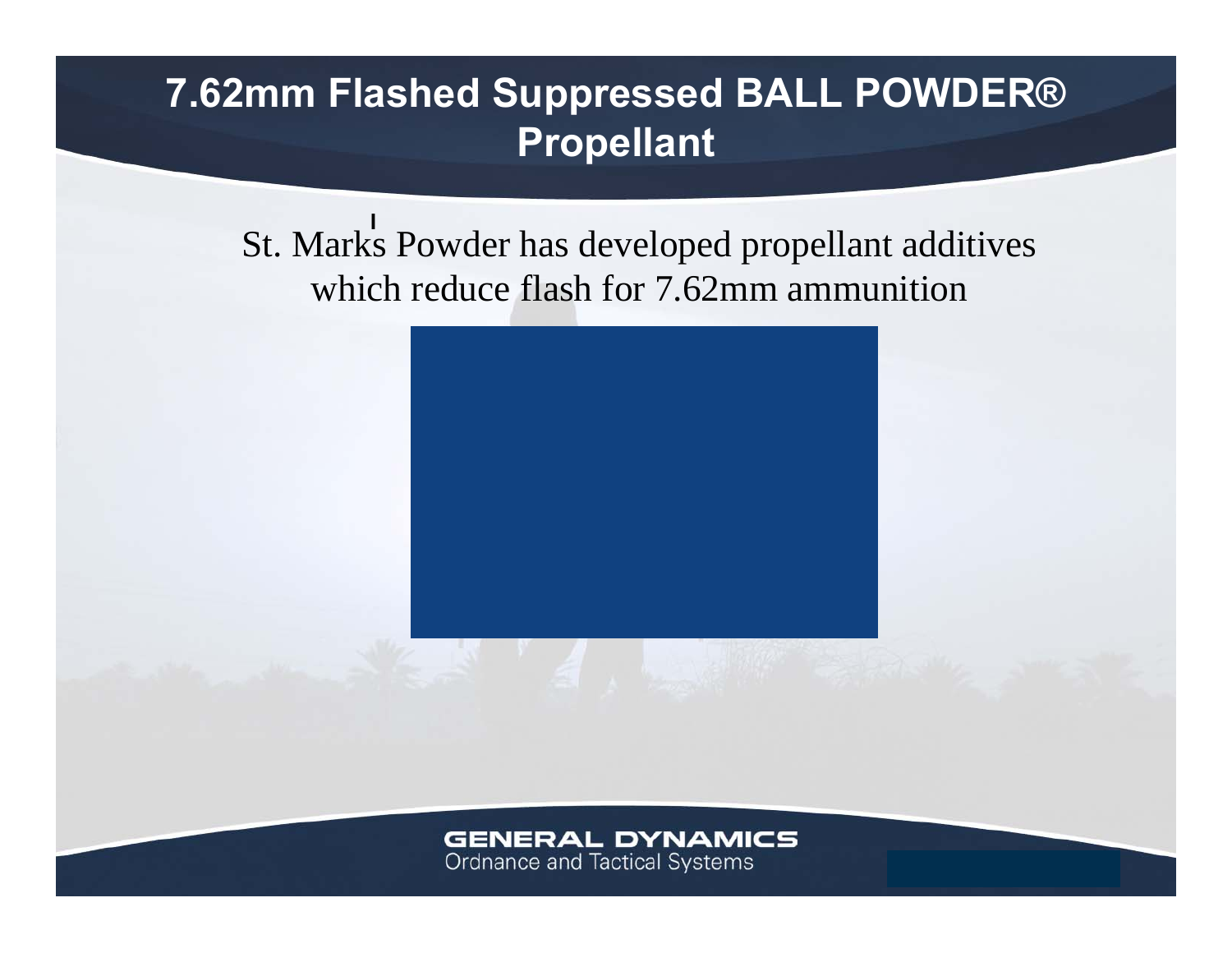## **338 Lapua BALL POWDER® Propellant**

#### **I** *.338 Lapua Enhanced Perfomance*

*Projectile 250 grns., Propellant Charge 100 grns, 24" barrel*

Propellant Velocity(ft/s) Pressure(psi) **OBP® 716 3,000 64,000**

- > 75 ft/s increase in velocity over factory rounds with BALL POWDER® Propellant
- Enhanced 338 Lapua has similar trajectory as 50 cal M33

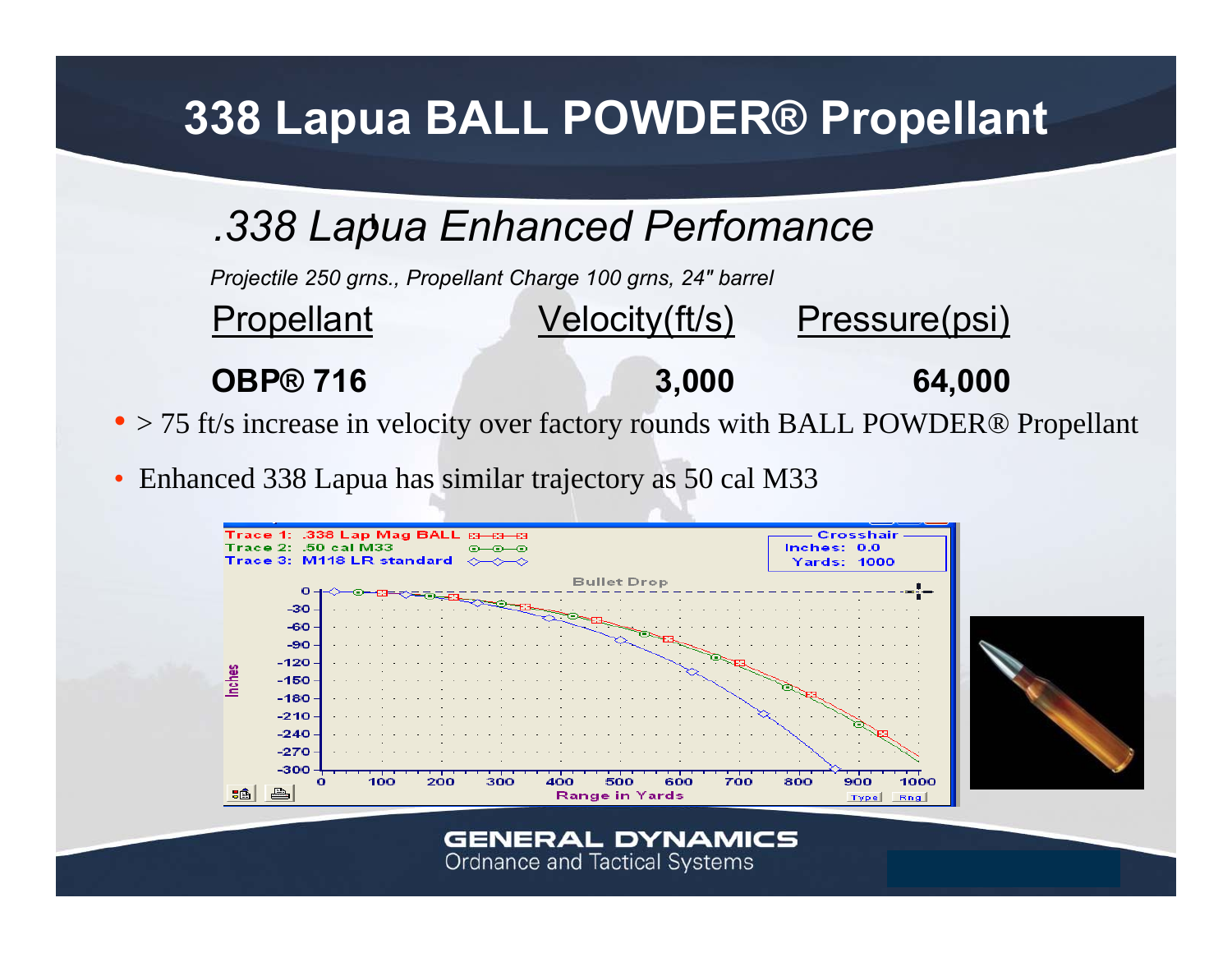## **50 Cal M33 BALL POWDER® Propellant**

**I**

## *0.50 BMG M33 Enhance Performance*

*0.50cal M33 projectile 650 gr, barrel 36"*

| <b>Propellant</b> | Velocity(ft/s) |       | K.E.(Ibf-ft) Pressure(psi) |
|-------------------|----------------|-------|----------------------------|
| <b>WC 860</b>     | 2910           | 12214 | 60,000                     |
| <b>WC 869</b>     | >3110          | 13932 | 60,000                     |

 $\bullet$  > +200 ft/s increase in velocity with WC 869

• > 14% increase in Kinetic Energy with WC 869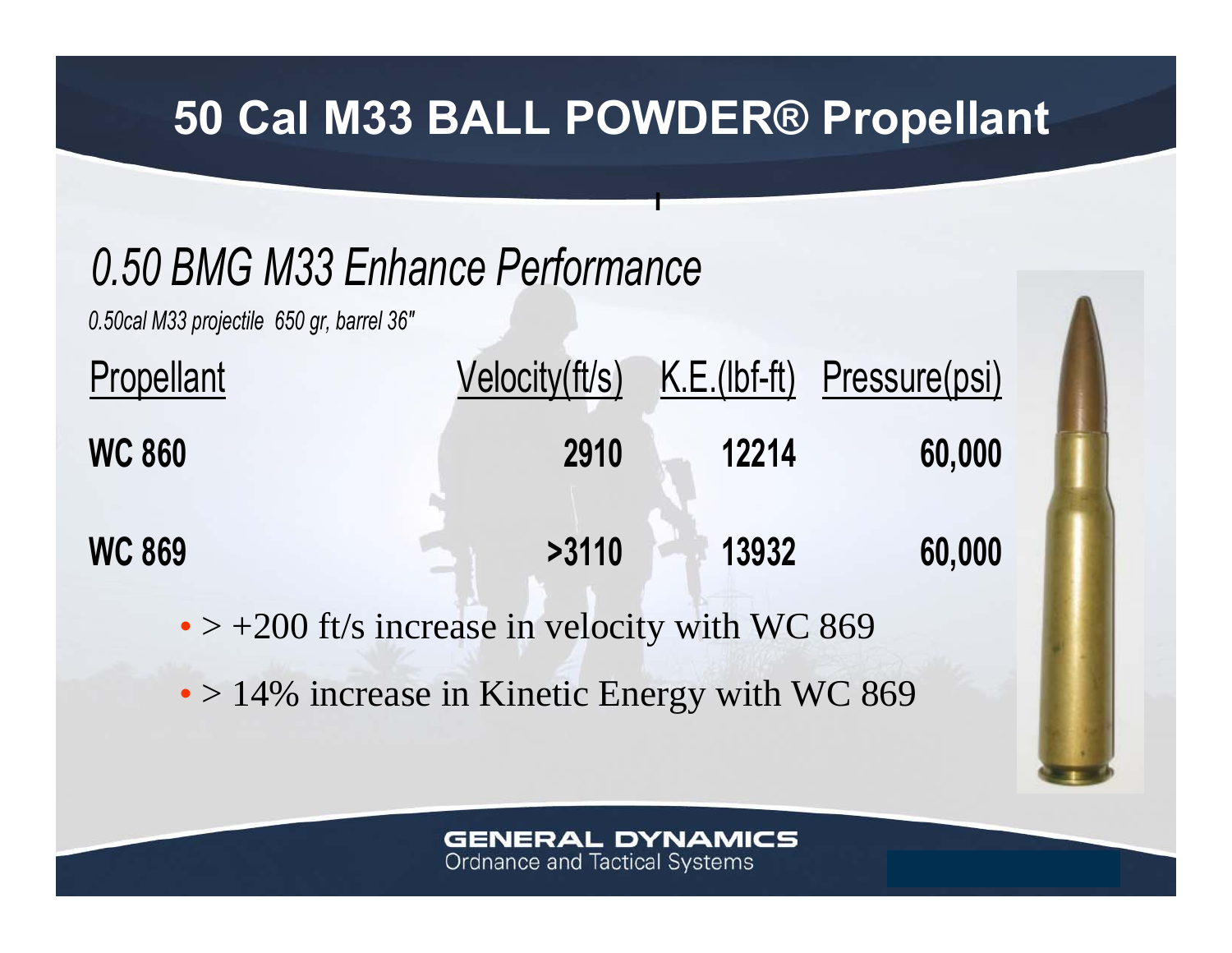## **45 ACP BALL POWDER® Propellant**

**I**

M1911 45 ACP Ballistic Specifications

Velocity  $855 +/- 5$  ft/s, Pressure 16,500 CUP max. avg.

• St. Marks Powder has developed a BALL POWDER® Propellant which meets 45 ACP specifications



• 45 ACP BALL POWDER® Propellant is designed to be clean burning with reduced flash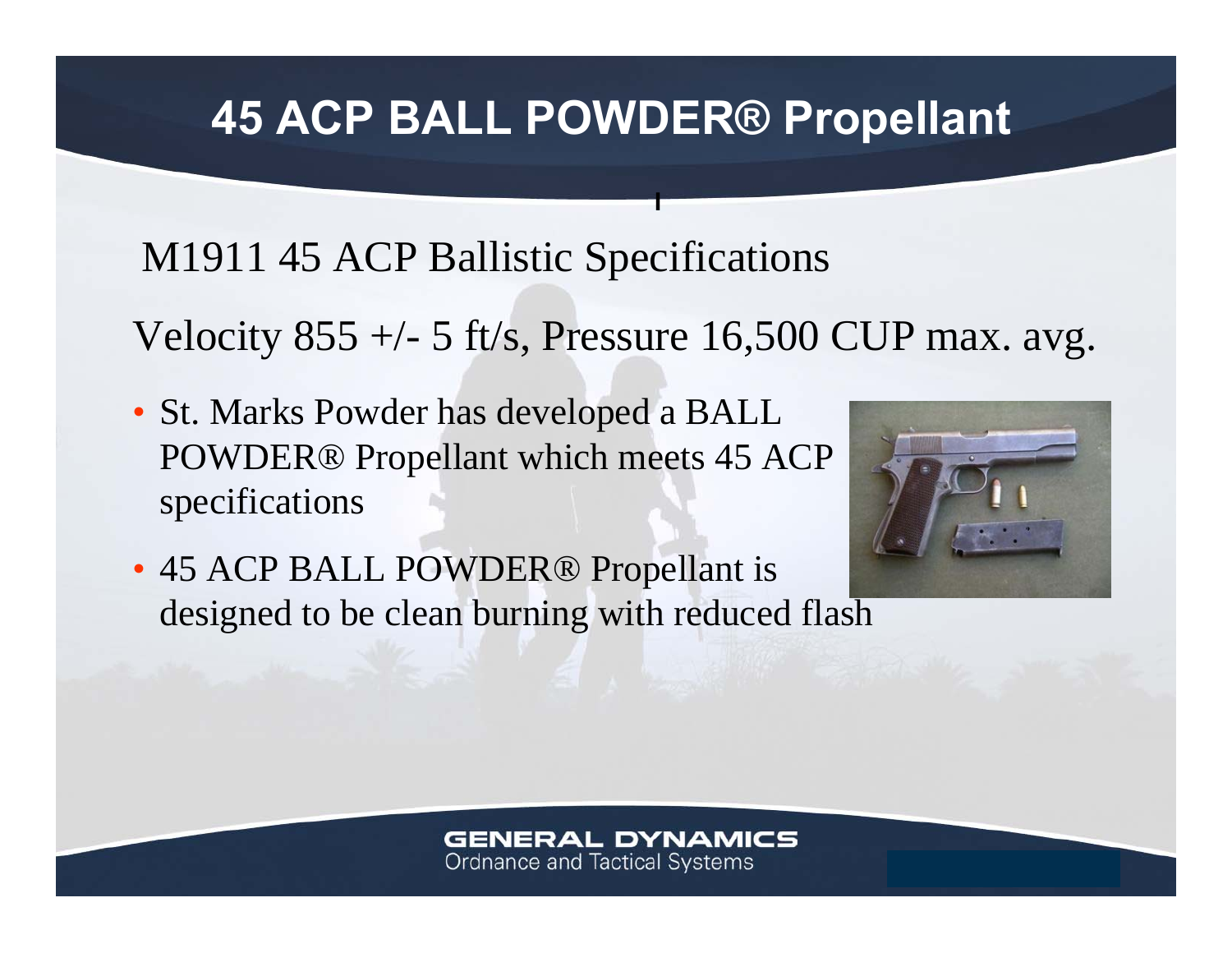## **45 ACP Flashed Suppressed BALL POWDER® Propellant**

St. Marks Powder has developed propellant additives which reduce flash for 45 ACP ammunition



#### **GENERAL DYNAMICS**

Ordnance and Tactical Systems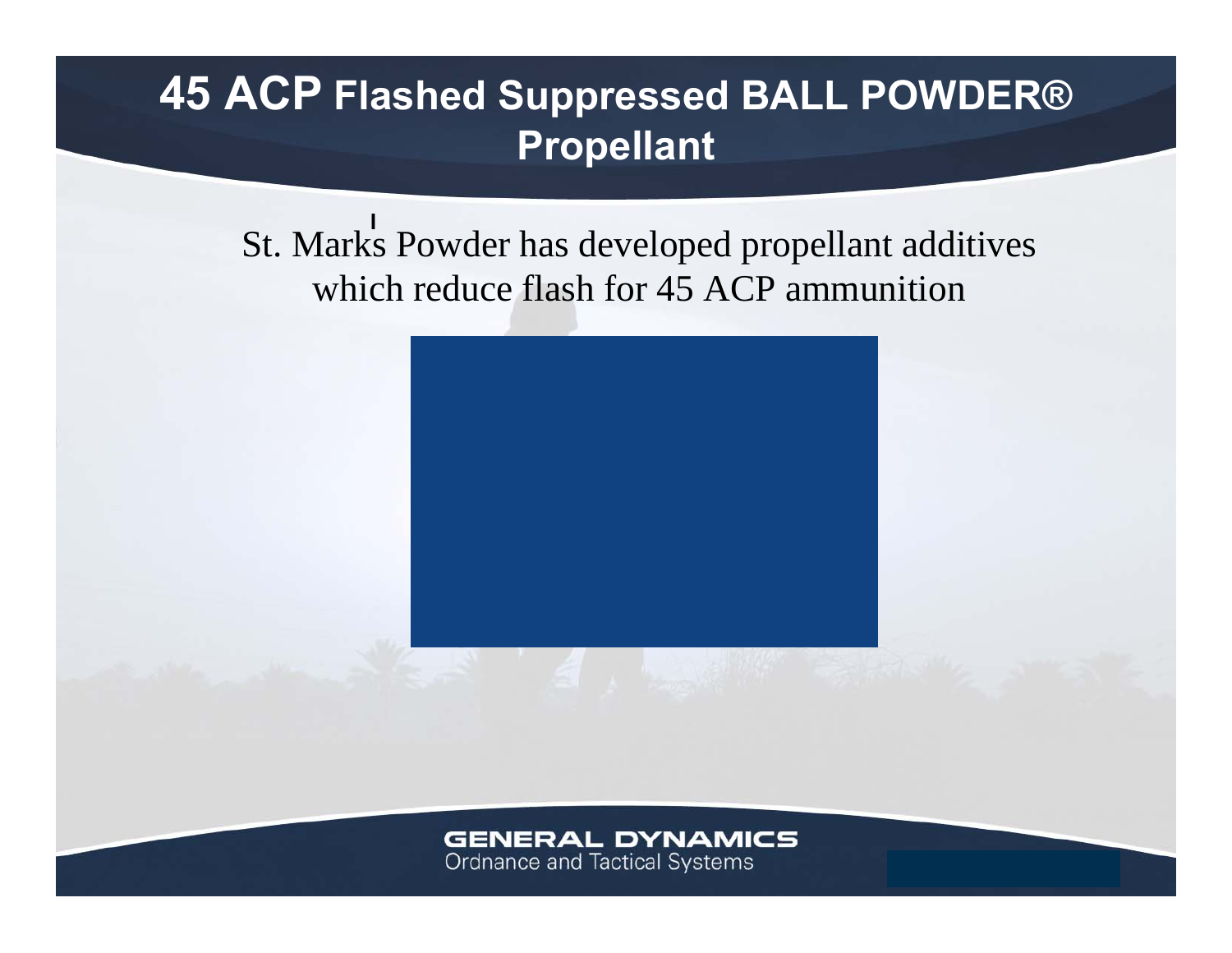### **4.6 X 30mm PDW BALL POWDER® Propellant**

**I**

### *4.6mm X 30 PDW BALL POWDER® Propellant*

*Projectile: 1.7 grams, propellant charge: 512 mg*

| Propellant      | lemp    | Velocity(m/s) | Velocity(ft/s) Press(bar) |       | Press(psi) |
|-----------------|---------|---------------|---------------------------|-------|------------|
| <b>OBP® 390</b> | $+21 C$ | 688           | 2257                      | 3,063 | 44,414     |
|                 | -54 C   | 691           | 2267                      | 3,107 | 45,052     |
|                 | +52 C   | 669           | 2195                      | 2,926 | 42.427     |

• OBP® 390 has enhanced performance over conventional propellants